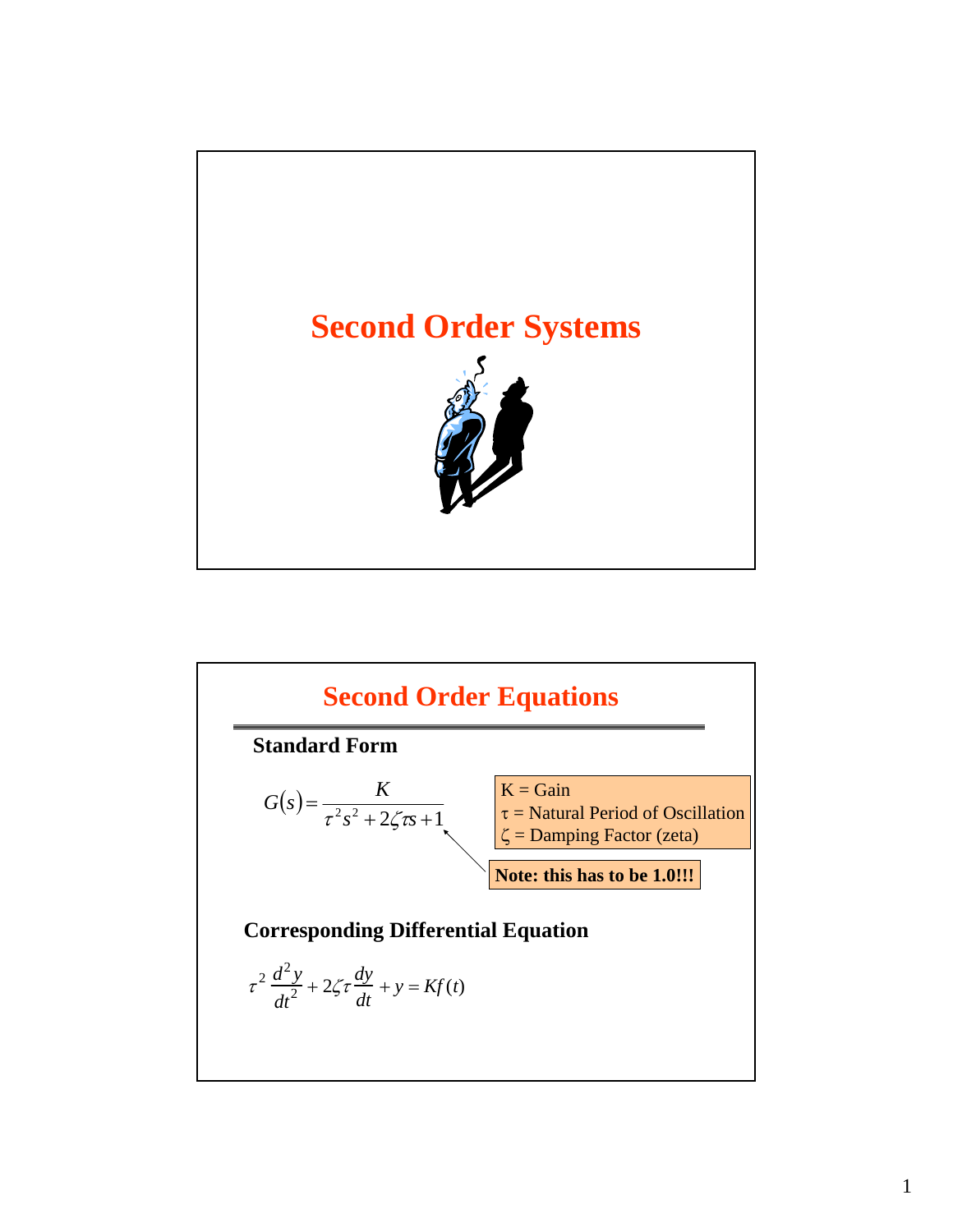

| <b>Examination of the Characteristic</b><br><b>Equation</b><br>$\tau^2 s^2 + 2\zeta \tau s + 1 = 0$ |                 |                      |                                |  |  |  |  |
|-----------------------------------------------------------------------------------------------------|-----------------|----------------------|--------------------------------|--|--|--|--|
|                                                                                                     | $\zeta > 1$     | Overdamped           | Two distinct real<br>roots     |  |  |  |  |
|                                                                                                     | $\zeta = 1$     | Critically<br>Damped | Two equal real<br>roots        |  |  |  |  |
|                                                                                                     | $0 < \zeta < 1$ | Underdamped          | Two complex<br>conjugate roots |  |  |  |  |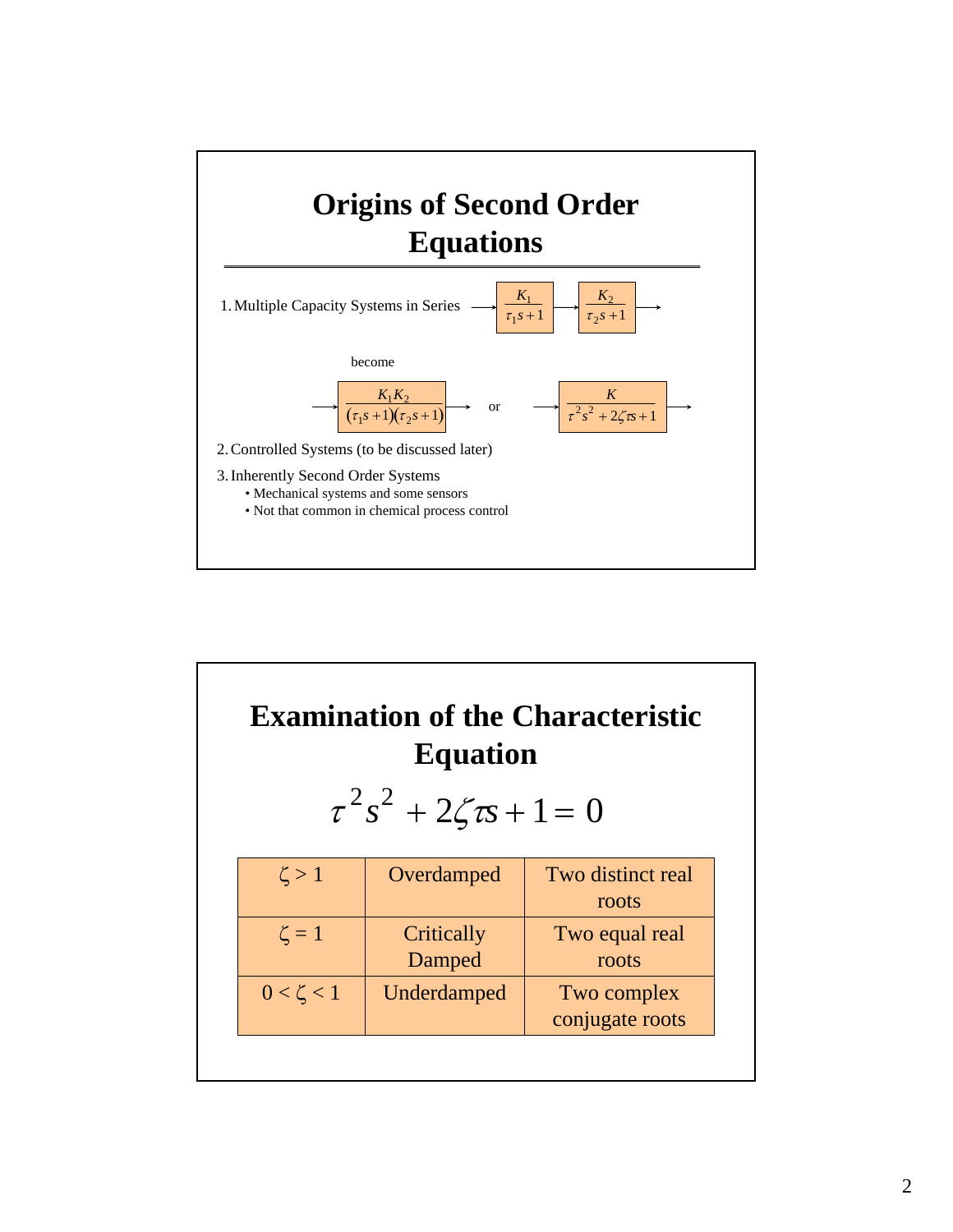### **Response of 2nd Order System to Step Inputs**

| Overdamped<br>Eq. 5-48 or 5-49  |                                | Sluggish, no oscillations                                                      |  |
|---------------------------------|--------------------------------|--------------------------------------------------------------------------------|--|
| Critically damped<br>Eq. $5-50$ |                                | Faster than overdamped, no<br>oscillation                                      |  |
| Underdamped<br>Eq. $5-51$       |                                | Fast, oscillations occur                                                       |  |
|                                 | • Rise time<br>• Settling time | Ways to describe underdamped responses:<br>• Time to first peak<br>• Overshoot |  |

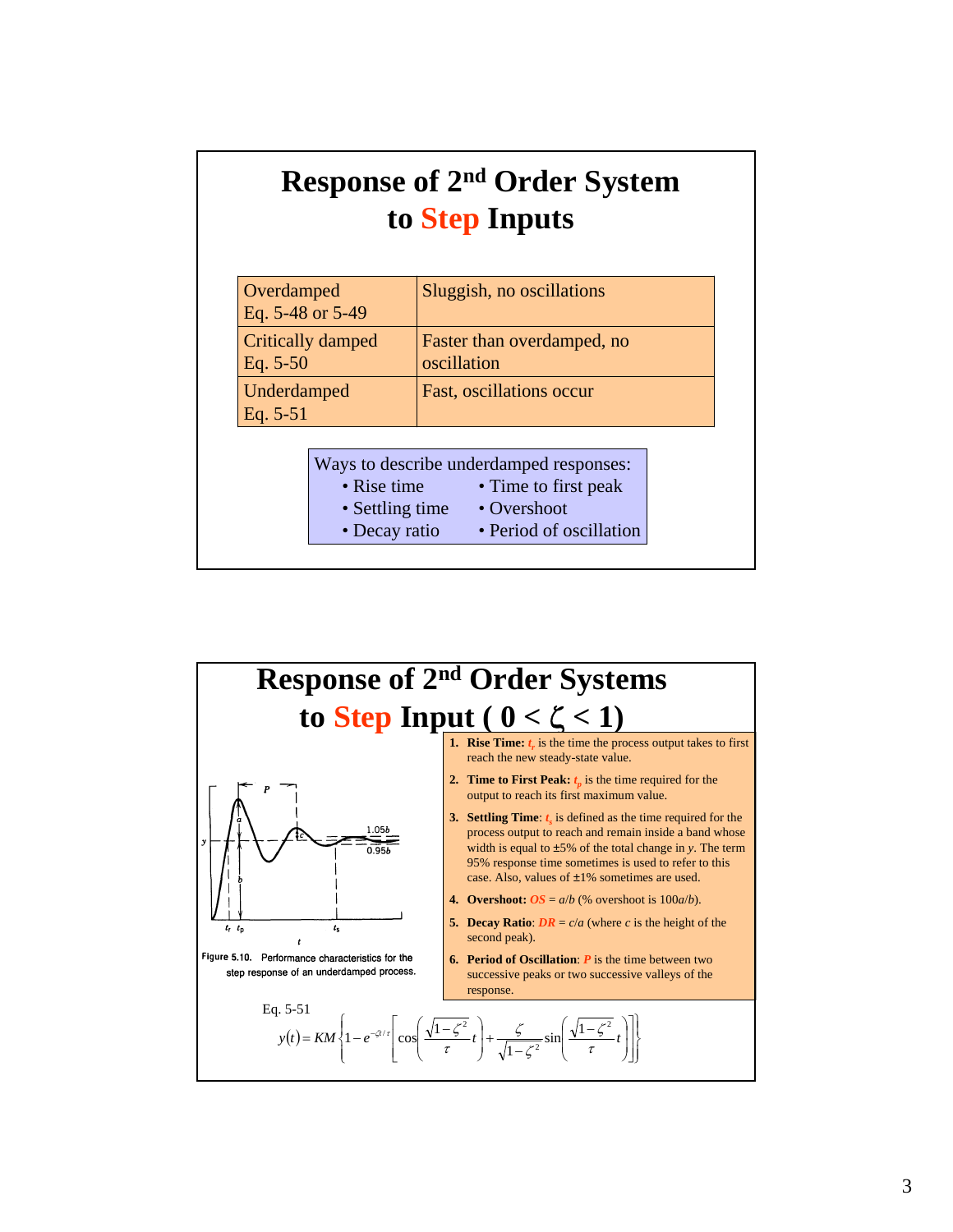

|  | Relationships between OS, DR, P and $\tau$ , $\zeta$<br>for step input to $2nd$ order system,<br>underdamped solution $Y(s) = \frac{KM}{s(r^2s^2 + 2\zeta\sigma + 1)}$ , |                                       | $\zeta$ < 1       |  |
|--|--------------------------------------------------------------------------------------------------------------------------------------------------------------------------|---------------------------------------|-------------------|--|
|  | (5-52) $t_p = \frac{\pi \tau}{\sqrt{1 - \zeta^2}}$                                                                                                                       |                                       |                   |  |
|  | (5-53 $OS = \exp\left(-\frac{\pi\zeta}{\sqrt{1-\zeta^2}}\right)$ $\zeta = \sqrt{\frac{\ln(OS)^2}{\pi^2 + \left[\ln(OS)^2\right]}}$                                       |                                       | Above<br>$(5-56)$ |  |
|  | $(5-54)$ $DR = (OS)^2$<br>$= \exp\left(-\frac{2\pi\zeta}{\sqrt{1-\zeta^2}}\right)$                                                                                       |                                       |                   |  |
|  | (5-55) $P = \frac{2\pi\tau}{\sqrt{1-\zeta^2}}$                                                                                                                           | $\tau = \frac{\sqrt{1-\zeta^2}}{P} p$ | Above<br>$(5-57)$ |  |
|  | $\overline{(5-60)}$ $t_r = \frac{\tau}{\sqrt{1-\zeta^2}} \left(1-\cos^{-1}\zeta\right)$                                                                                  |                                       |                   |  |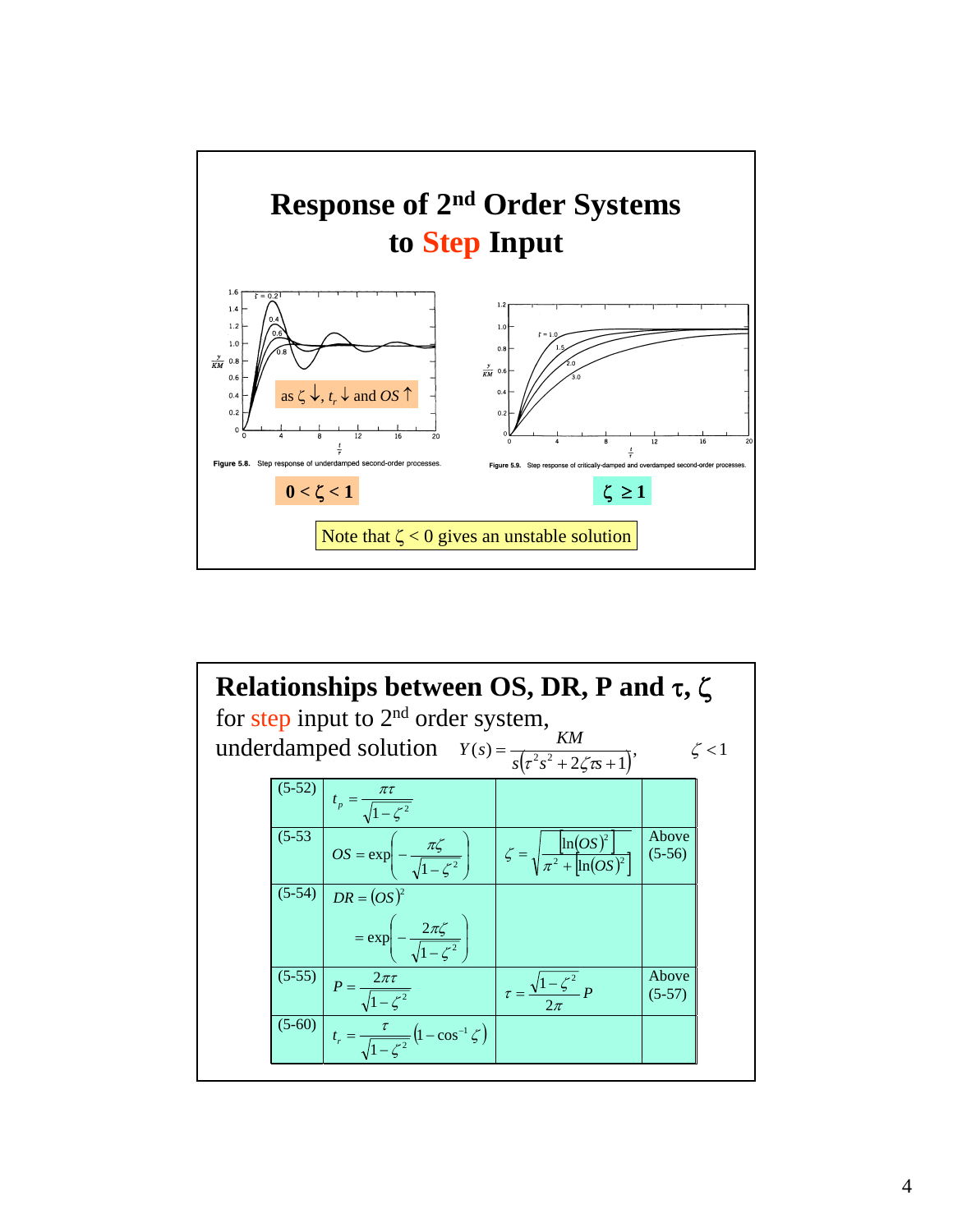#### **Response of 2nd Order System to Sinusoidal Input**



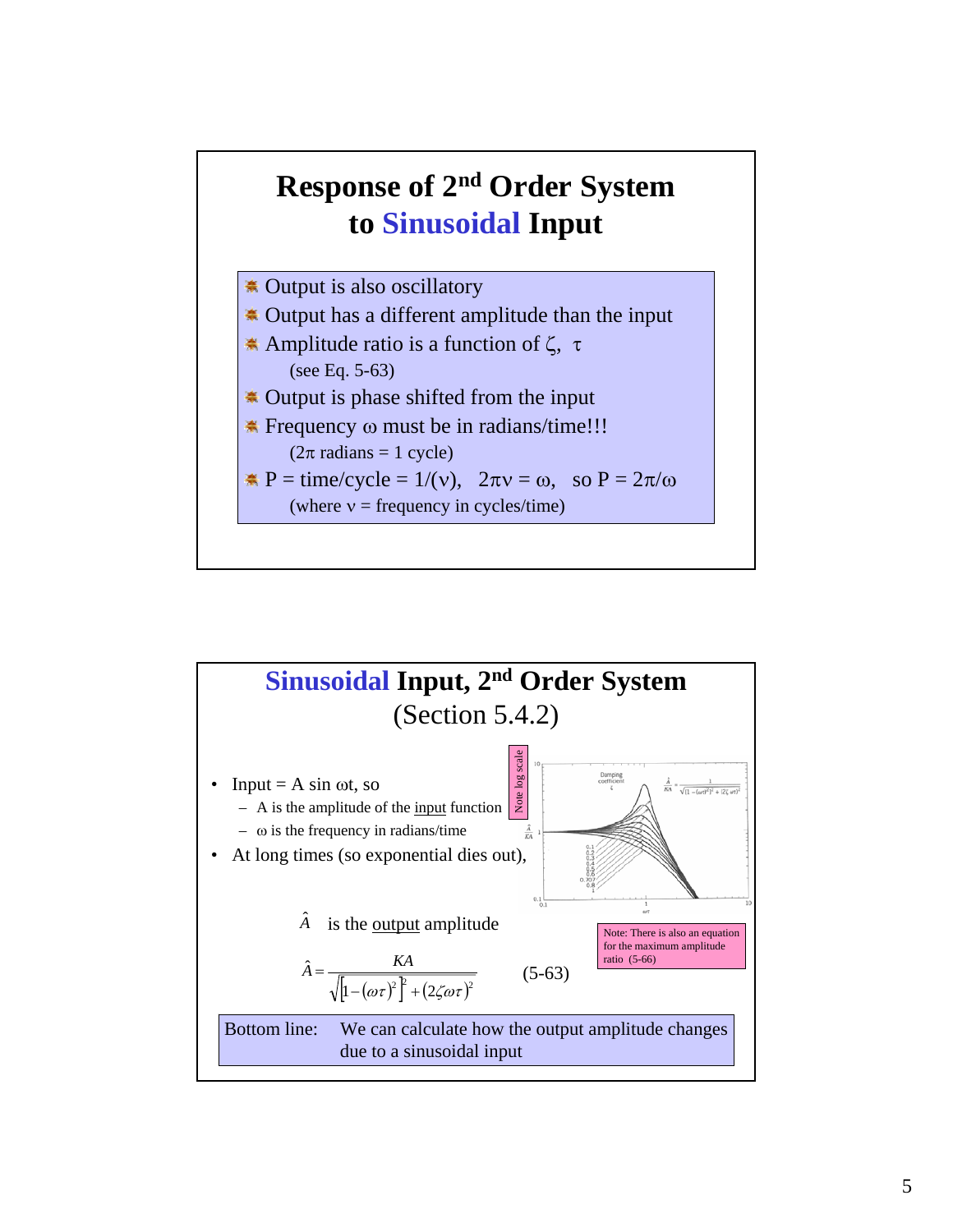

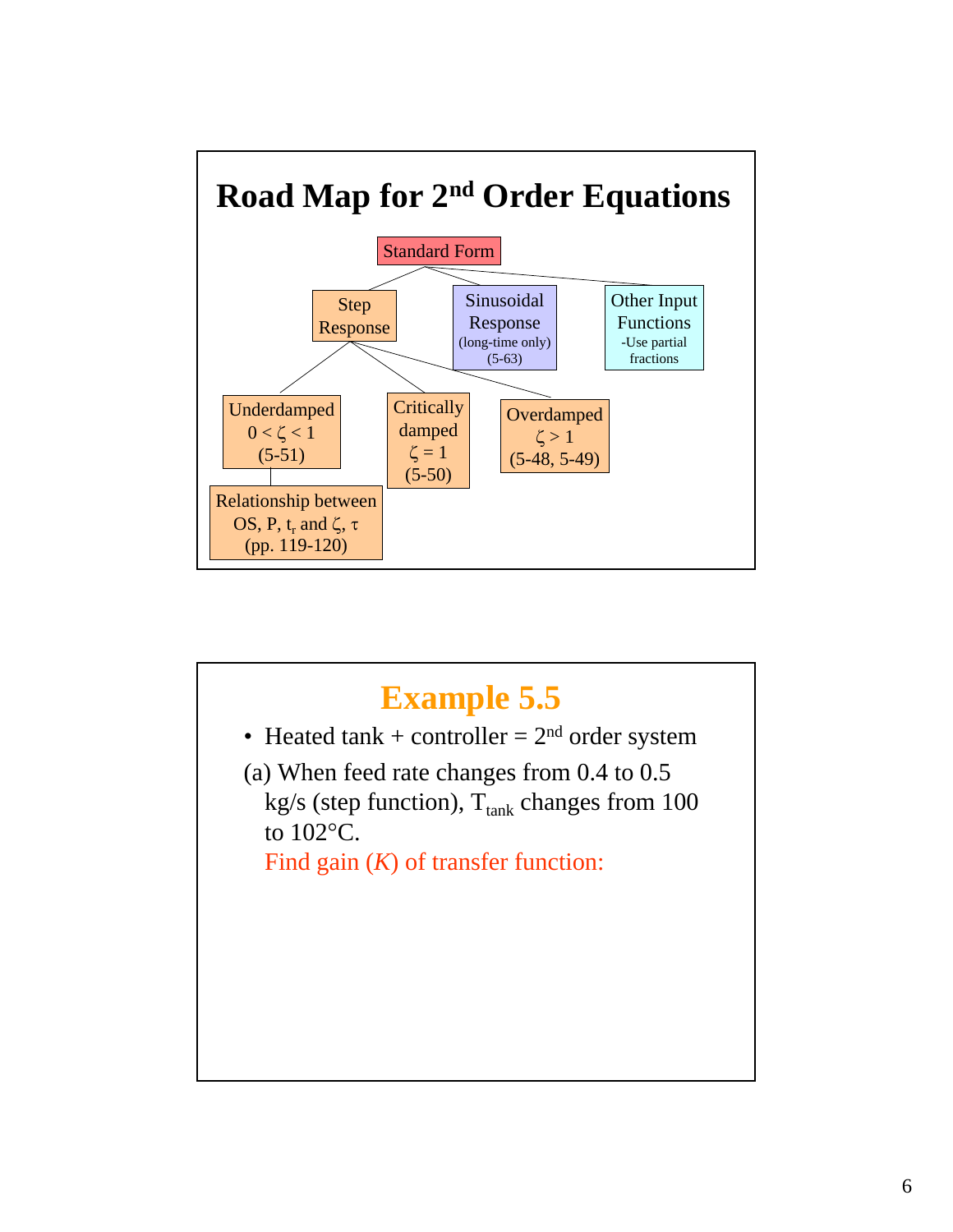

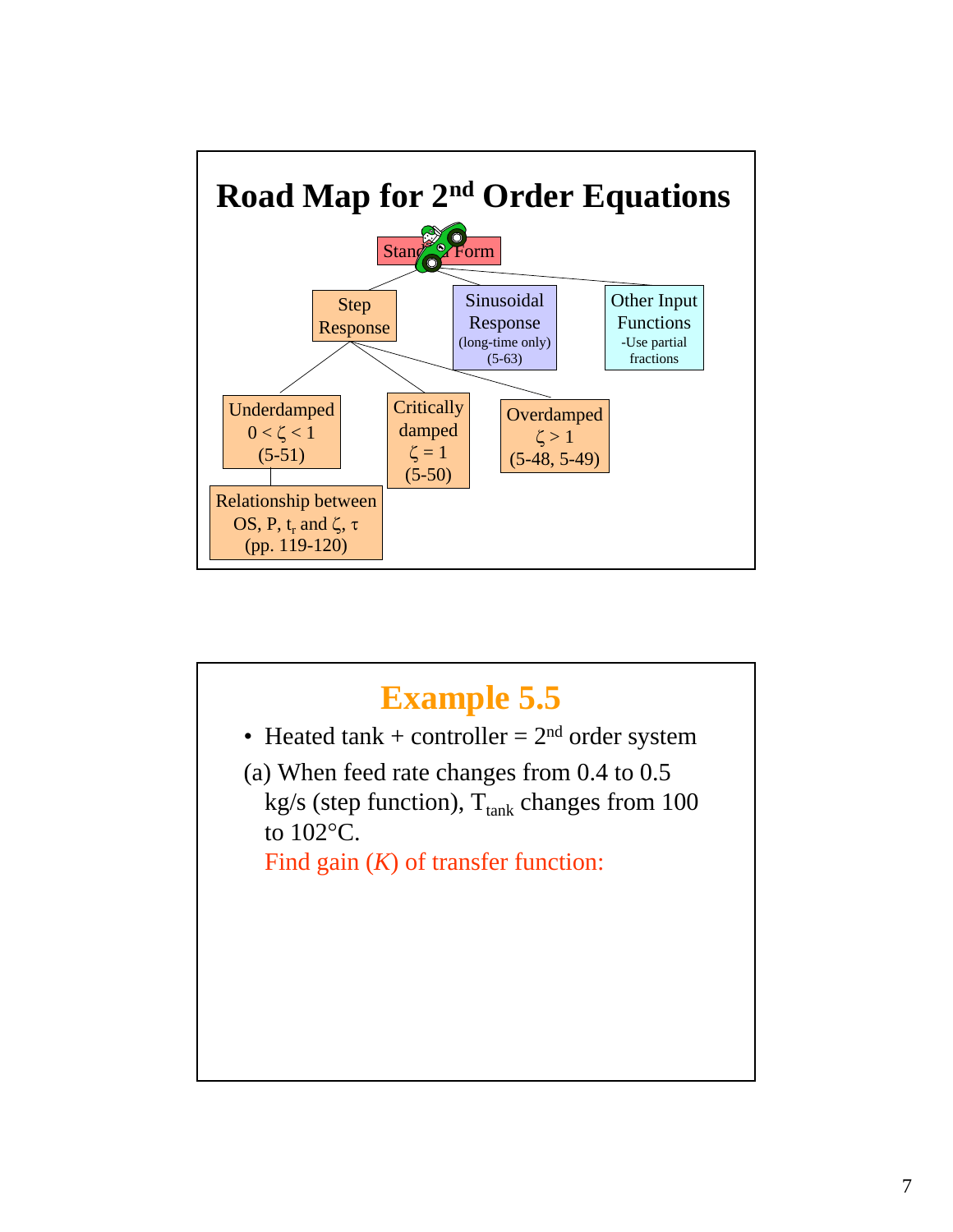# **Example 5.5** • Heated  $tank + controller = 2<sup>nd</sup> order system$ (b) Response is slightly oscillatory, with first two maxima of 102.5 and 102.0°C at 1000 and 3600 S. What is the complete process transfer function?

## **Example 5.5**

• Heated  $tank + controller = 2<sup>nd</sup> order system$ 

(c) Predict  $t_r$ :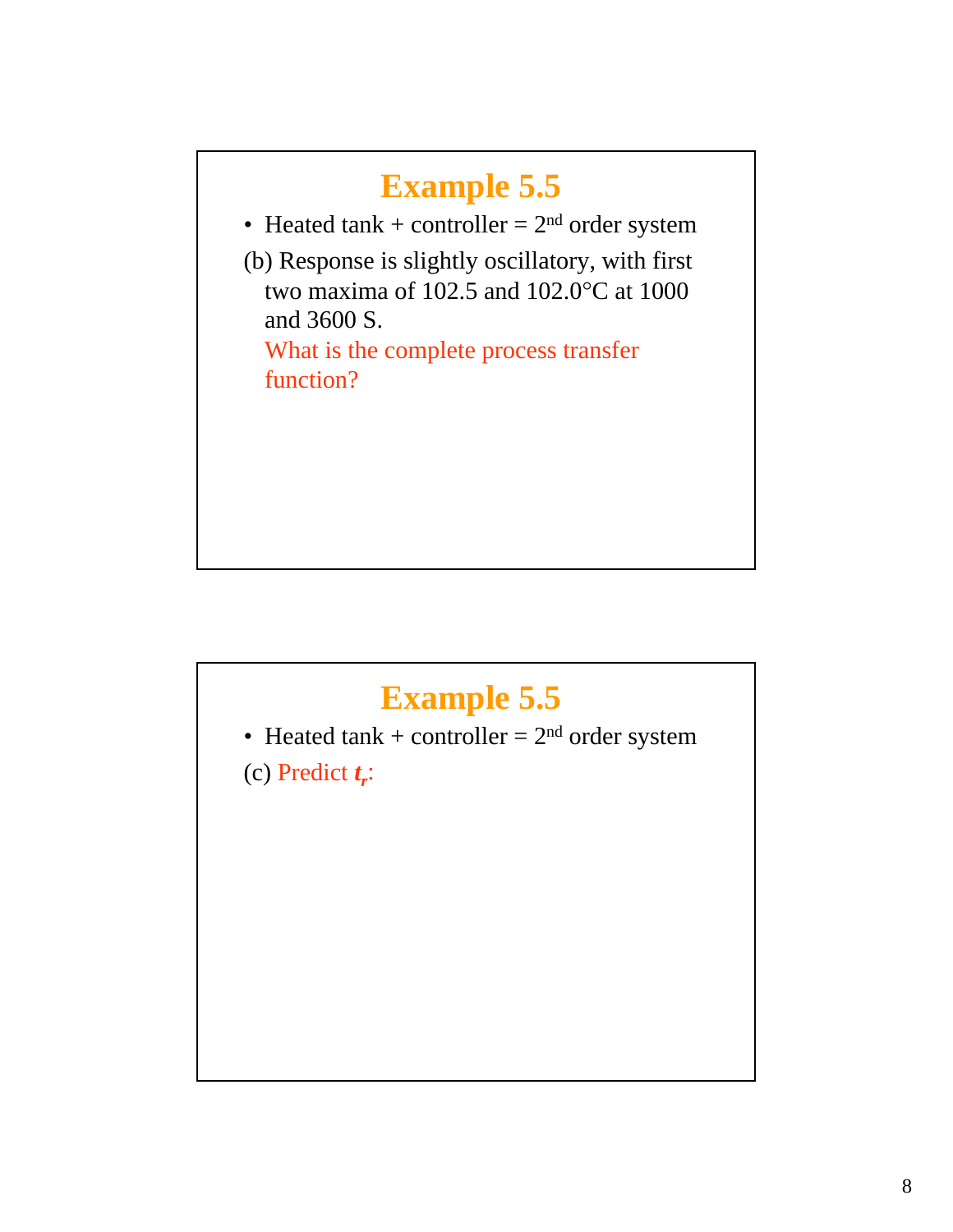

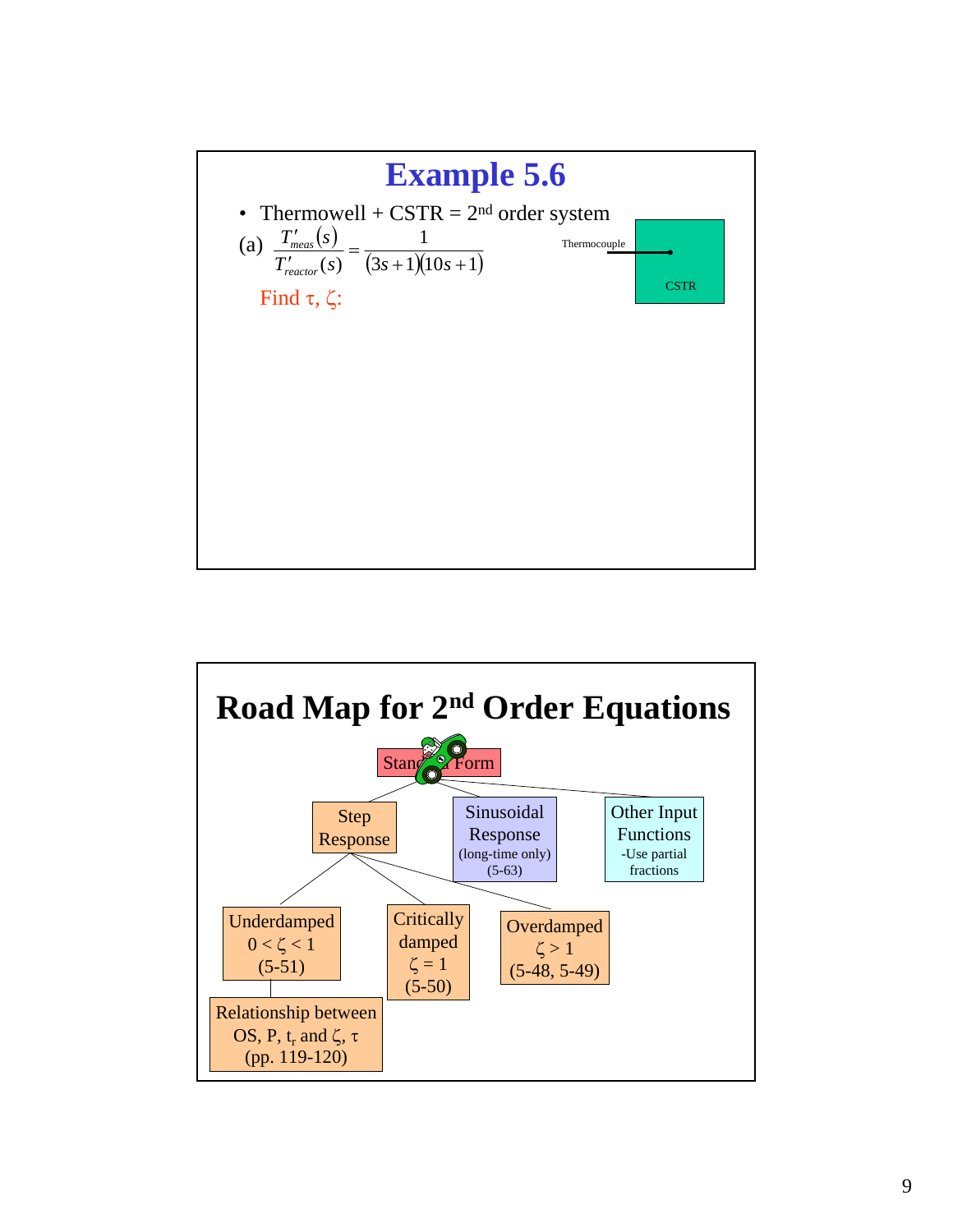